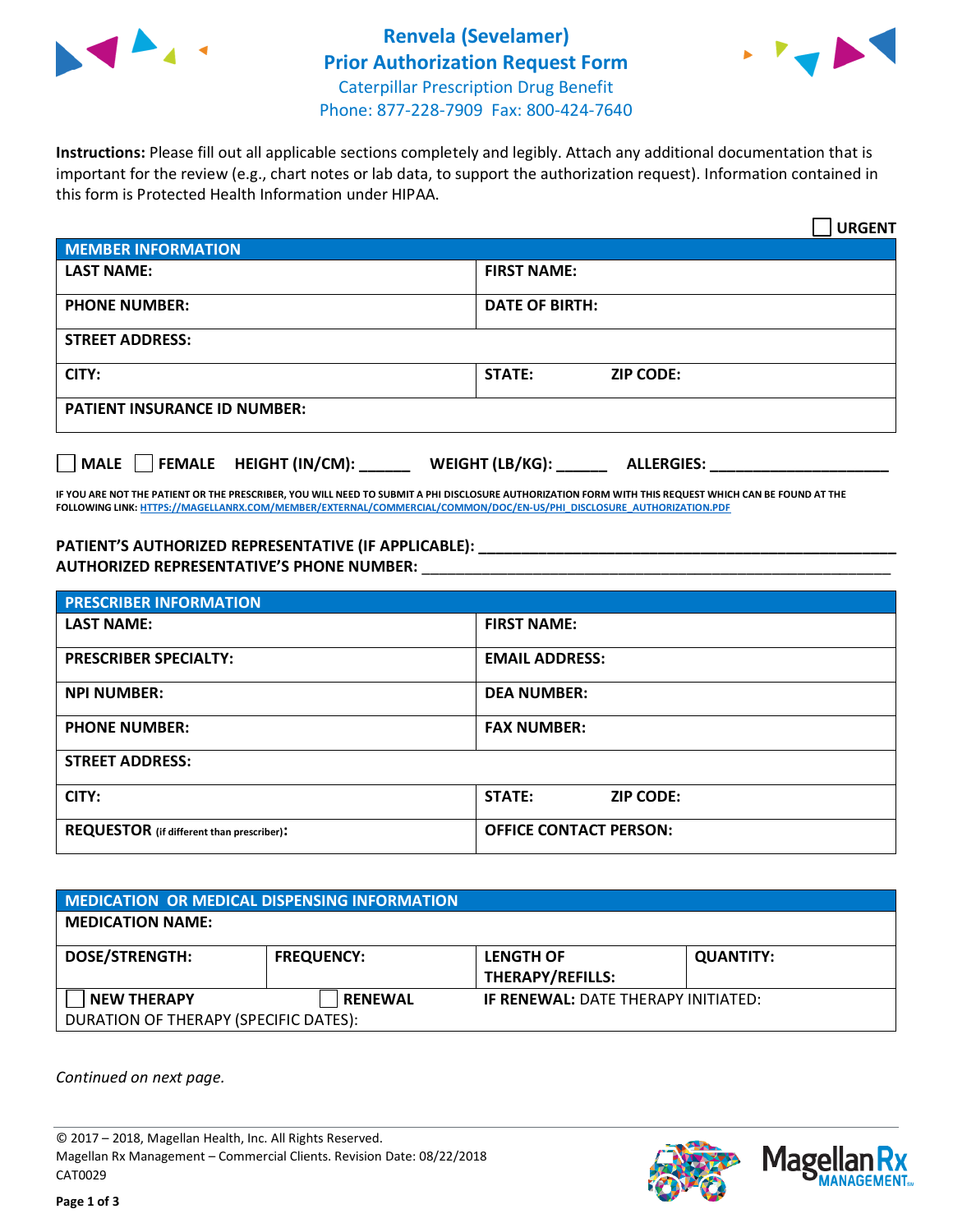



| <b>MEMBER'S LAST NAME:</b>                                                                                                                                                          | <b>MEMBER'S FIRST NAME:</b>                                                                                                                                                                                                                                                                                                                                                                                                                            |                                                                                                                                                                                                                                      |  |
|-------------------------------------------------------------------------------------------------------------------------------------------------------------------------------------|--------------------------------------------------------------------------------------------------------------------------------------------------------------------------------------------------------------------------------------------------------------------------------------------------------------------------------------------------------------------------------------------------------------------------------------------------------|--------------------------------------------------------------------------------------------------------------------------------------------------------------------------------------------------------------------------------------|--|
|                                                                                                                                                                                     | 1. HAS THE PATIENT TRIED ANY OTHER MEDICATIONS FOR THIS CONDITION?                                                                                                                                                                                                                                                                                                                                                                                     | YES (if yes, complete below)<br><b>NO</b>                                                                                                                                                                                            |  |
| <b>MEDICATION/THERAPY (SPECIFY</b><br>DRUG NAME AND DOSAGE):                                                                                                                        | <b>DURATION OF THERAPY (SPECIFY</b><br>DATES):                                                                                                                                                                                                                                                                                                                                                                                                         | <b>RESPONSE/REASON FOR</b><br><b>FAILURE/ALLERGY:</b>                                                                                                                                                                                |  |
| <b>2. LIST DIAGNOSES:</b>                                                                                                                                                           |                                                                                                                                                                                                                                                                                                                                                                                                                                                        | <b>ICD-10:</b>                                                                                                                                                                                                                       |  |
| □ Post-gastric bypass surgery<br>□ Stage 3 to 6 chronic kidney disease (CKD)<br>□ Other diagnosis:<br>$ICD-10$                                                                      |                                                                                                                                                                                                                                                                                                                                                                                                                                                        |                                                                                                                                                                                                                                      |  |
|                                                                                                                                                                                     | 3. REQUIRED CLINICAL INFORMATION: PLEASE PROVIDE ALL RELEVANT CLINICAL INFORMATION TO SUPPORT A                                                                                                                                                                                                                                                                                                                                                        |                                                                                                                                                                                                                                      |  |
| PRIOR AUTHORIZATION.                                                                                                                                                                |                                                                                                                                                                                                                                                                                                                                                                                                                                                        |                                                                                                                                                                                                                                      |  |
| <b>Clinical Information:</b>                                                                                                                                                        |                                                                                                                                                                                                                                                                                                                                                                                                                                                        |                                                                                                                                                                                                                                      |  |
|                                                                                                                                                                                     | Is the requested medication being prescribed by a nephrologist? $\Box$ Yes $\Box$ No                                                                                                                                                                                                                                                                                                                                                                   |                                                                                                                                                                                                                                      |  |
| $\Box$ Yes $\Box$ No                                                                                                                                                                | Has the patient had a trial and inadequate response or intolerance to calcium acetate tablets or capsules?                                                                                                                                                                                                                                                                                                                                             |                                                                                                                                                                                                                                      |  |
| is not being treated with vitamin D<br>with corrected calcium levels of 8.4 mg/dL or greater<br><b>Please provide documentation</b><br>physician feels is important to this review? | • Parathyroid hormone (PTH) less than 150 pg/ml (or less than 2 times the upper limit of normal) in a patient<br>• Serum phosphorus levels greater than 6.0 mg/dL (or maximum per lab facility)                                                                                                                                                                                                                                                        | • Corrected serum calcium level greater than or equal to 9.5 mg/dL (or maximum per lab facility) and the patient<br>Are there any other comments, diagnoses, symptoms, medications tried or failed, and/or any other information the |  |
| information is received.                                                                                                                                                            | Please note: Not all drugs/diagnosis are covered on all plans. This request may be denied unless all required<br>ATTESTATION: I attest the information provided is true and accurate to the best of my knowledge. I understand that<br>the Health Plan, insurer, Medical Group or its designees may perform a routine audit and request the medical<br>information necessary to verify the accuracy of the information reported on this form.          |                                                                                                                                                                                                                                      |  |
| Prescriber Signature or Electronic I.D. Verification:                                                                                                                               |                                                                                                                                                                                                                                                                                                                                                                                                                                                        | Date:                                                                                                                                                                                                                                |  |
| and arrange for the return or destruction of these documents.                                                                                                                       | CONFIDENTIALITY NOTICE: The documents accompanying this transmission contain confidential health information that is legally privileged. If<br>you are not the intended recipient, you are hereby notified that any disclosure, copying, distribution, or action taken in reliance on the contents<br>of these documents is strictly prohibited. If you have received this information in error, please notify the sender immediately (via return FAX) |                                                                                                                                                                                                                                      |  |
| © 2017 - 2018, Magellan Health, Inc. All Rights Reserved.                                                                                                                           |                                                                                                                                                                                                                                                                                                                                                                                                                                                        |                                                                                                                                                                                                                                      |  |
| Magellan Rx Management - Commercial Clients. Revision Date: 08/22/2018<br>CAT0029                                                                                                   |                                                                                                                                                                                                                                                                                                                                                                                                                                                        | <b>Mage</b>                                                                                                                                                                                                                          |  |